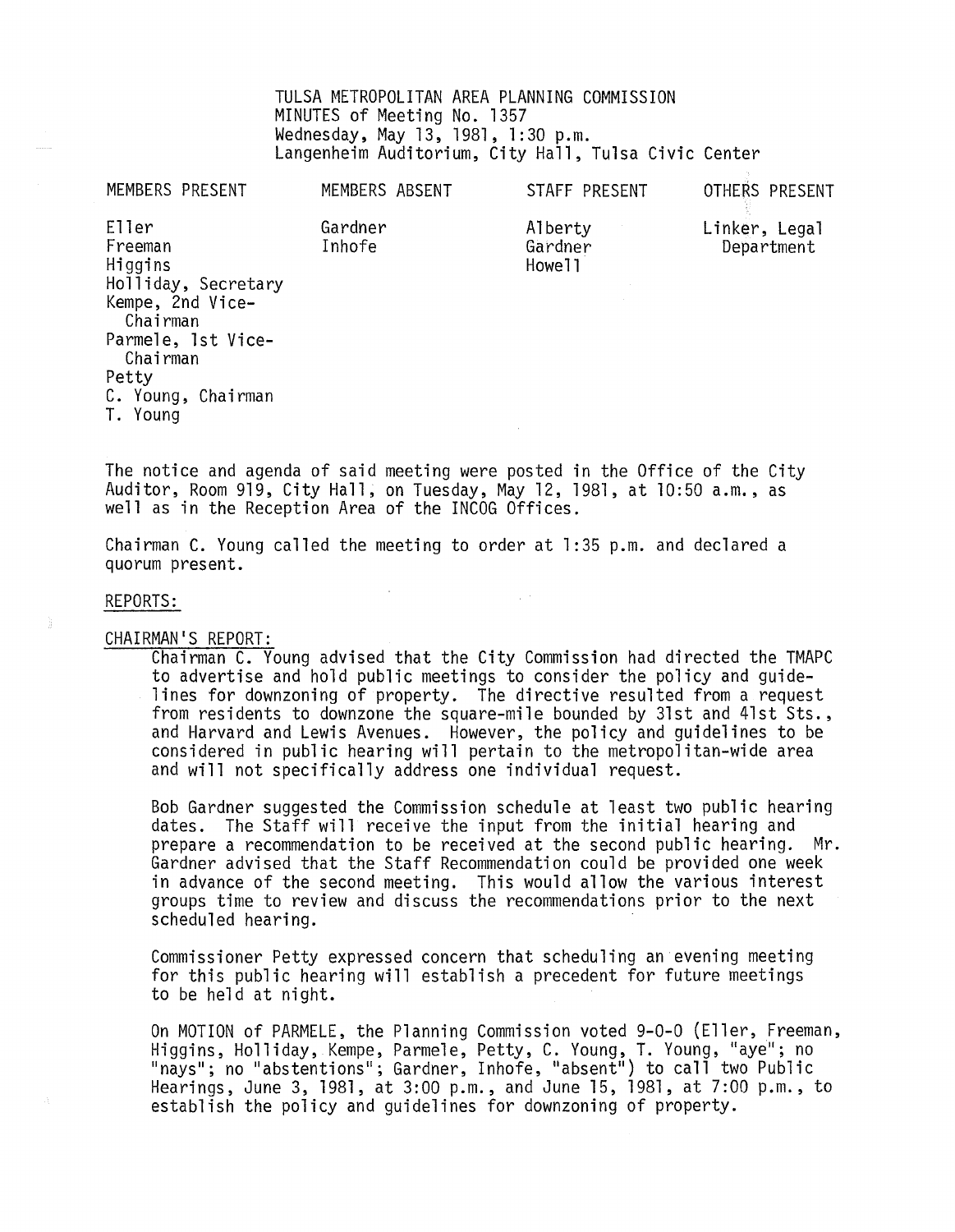Pat Connelly, Department of City Development, presented the Resolution to amend the Comprehensive Plan of the Tulsa Metropolitan Area by adding the Open Space Plan Amendments. These Amendments were adopted by the Planning Commission on May 6, 1981.

On MOTION of T. YOUNG, the Planning Commission voted 9-0-0 (Eller, Freeman, Higgins, Holliday, Kempe, Parmele, Petty, C. Young, T. Young, "aye"; no "nays"; no "abstentions"; Gardner, Inhofe, "absent") to adopt the Resolution Amending The Comprehensive Plan Of The Tulsa Metropolitan Area By Adding Thereto The Open Space Plan Amendments as follows:

RESOLUTION NO. 1357:542

RESOLUTION AMENDING THE COMPREHENSIVE PLAN OF THE TULSA METROPOLITAN AREA BY ADDING THERETO THE OPEN SPACE PLAN AMENDMENTS.

WHEREAS, Pursuant to Title 19, OSA, Section 863.7, the Tulsa Metropolitan Area Planning Commission did by Resolution on the 29th day of June, 1960, adopt a "Comprehensive Plan, Tulsa Metropolitan Area," which Plan was subsequently approved by the Mayor and Board of Commissioners of the City<br>of Tulsa, Oklahoma, and by the County Commissioners of Tulsa County, Oklahoma, and was filed of record in the Office of the County Clerk, Tulsa County, Oklahoma, all according to law; and

WHEREAS, The Tulsa Metropolitan Area Planning Commission is required to prepare, adopt and amend, as needed in whole or in part, an Official Master Plan to guide the physical development of the Tulsa Metropolitan Area; and

WHEREAS, On the 16th day of April, 1981, this Commission did call a Public Hearing for the 6th day of May, 1981, for the purpose of considering amending the Comprehensive Plan of the Tulsa Metropolitan Area by adding thereto, in whole or in part, the Open Space Plan, and public notice of such meeting was duly given as required by law; and

WHEREAS, The Public Hearing was held on the 6th day of May, 1981; and

WHEREAS, After due study and deliberation this Commission deems advisable and in keeping with the purpose of this Commission, as set forth in Title 19, OSA, Section 863, to amend the Comprehensive Plan of the Tulsa Metropolitan Area by adding thereto the Open Space Plan Text and Plan Map.

NOW, THEREFORE, BE IT RESOLVED BY The Tulsa Metropolitan Area Planning Commission that the amendments to the Comprehensive Plan as presented and/or revised at the public hearing, a true and correct copy of which is attached hereto as "Exhibit A" be and is hereby adopted as part of the Comprehensive Plan of the Tulsa Metropolitan Area, and filed as public record in the Office of the County Clerk, Tulsa County, Oklahoma.

BE IT FURTHER RESOLVED THAT upon approval and adoption hereof by the Tulsa Metropolitan Area Planning Commission, this Resolution be certified to the Board of Commissioners of the City of Tulsa, Oklahoma, and to the Board of County Commissioners of Tulsa, Oklahoma, for approval and thereafter, that it be filed as public record in the Office of the County Clerk, Tulsa County, Oklahoma.

APPROVED and ADOPTED this 13th day of May, 1981.

 $F = 12.81 \cdot 1357(2)$ 

 $\leftarrow$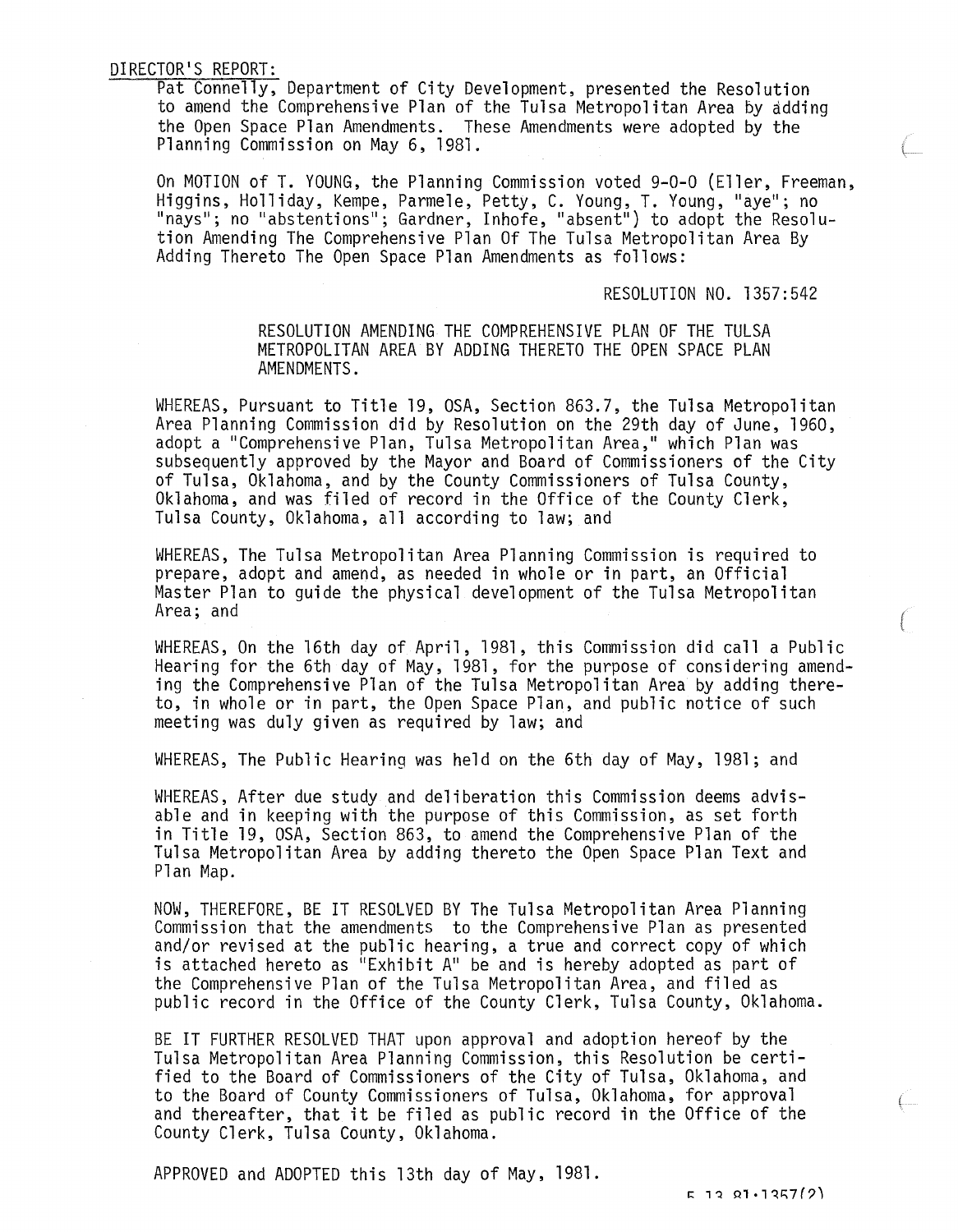Application No. Z-5537<br>Applicant: Joe McGraw (Wittenburg, Ltd.) Proposed Zoning: CO Applicant: Joe McGraw (Wittenburg, Ltd.) Location: Between 75th Street and 77th Place South, West of Garnett Road

Date of Application: Date of Hearing: Size of Tract: March 24, 1981 May 13,1981 80 acres

Presentation to TMAPC by: Bill Jones Address: 201 West 5th Street

Phone: 583-1115

### Relationship to the Comprehensive Plan:

The subject property is located within the "gap" area between the District 18 Plan and the Broken Arrow Comprehensive Plan. This area does not have an adopted Comprehensive Plan. This area will be included in the revised District 18 Plan which will be presented in the future. The proposed Plan designates the subject property Low-Intensity **--** No Specific Land Use, Corridor, and Development Sensitive.

According to the "Matrix Illustrating District Plan Map Categories Relationship to Zoning Districts," the CO District is in accordance with the proposed Plan Map.

Staff Recommendation:<br>The Staff recommends APPROVAL of CO zoning, except the west 300' for the following reasons:

The subject property is located on the west side of Garnett Road, north of 81st Street. The property is zoned AG Agriculture, is undeveloped and the applicant is requesting CO Corridor zoning.

The subject property is within an area that has been designated on the proposed Comprehensive Plan Map for Corridor development. The 160-acre property abutting to the north is zoned CO. The western 300·, however, was excluded from the CO zoning request for the future Mingo Valley Expressway. In addition, this western portion of the property has drainage concerns. Therefore consistent with previous actions, and based on the proposed plan for the subject property, the Staff recommends APPROVAL of CO zoning, except the western 300'.

### Applicant·s Comments:

Bill Jones, representing the applicant, noted that the same principles were considered in the CO zoning to the north of the subject tract and this application was merely an extension of that designation. He stated that he concurred with the Staff Recommendation.

#### Protestants: None.

#### Special Discussion for the Record:

Commissioner T. Young questioned the value of not rezoning the entire subject property since it will be subject to certain other requirements in the area where the expressway will be located.

Bob Gardner pointed out that the subject tract is still on the Major Street and Highway Plan. Until such time as the decision is made to take it off the Plan and not build the expressway, all of the right-of-way is being reserved.  $5, 13, 81, 1357(3)$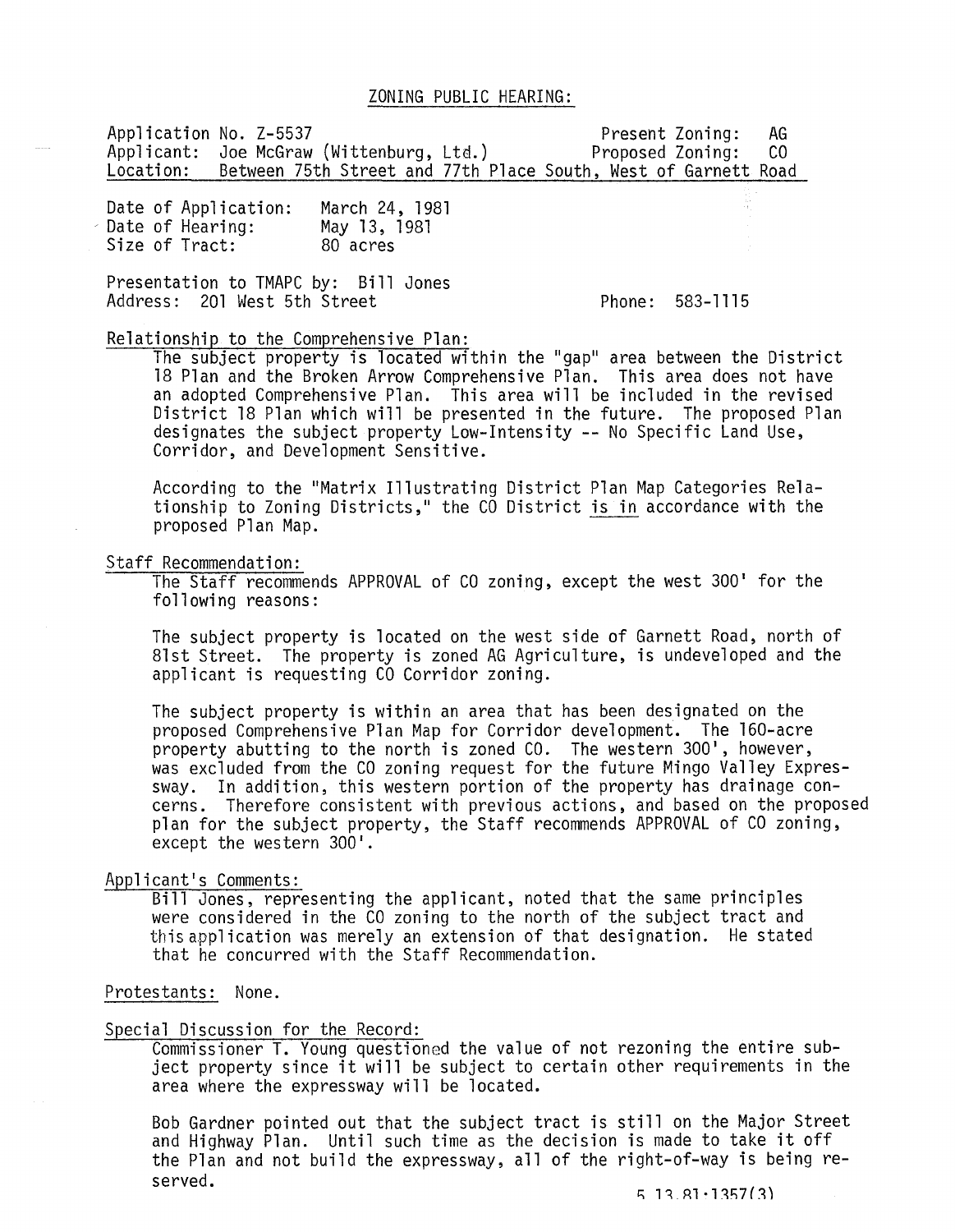Z-5537 (continued)

TMAPC Action: 9 members present.

On MOTION of PARMELE, the Planning Commission voted 9-0-0 (Eller, Freeman, Higgins, Holliday, Kempe, Parmele, Petty, C. Young, T. Young "aye"; no "nays"; no "abstentions"; Gardner, Inhofe "absent") to recommend to the Board of City Commissioners that the following described property be rezoned CO, except the western 300· as per Staff Recommendation:

N/2, SE/4 of Section 7, Township 18 North, Range 14 East, Tulsa, Oklahoma.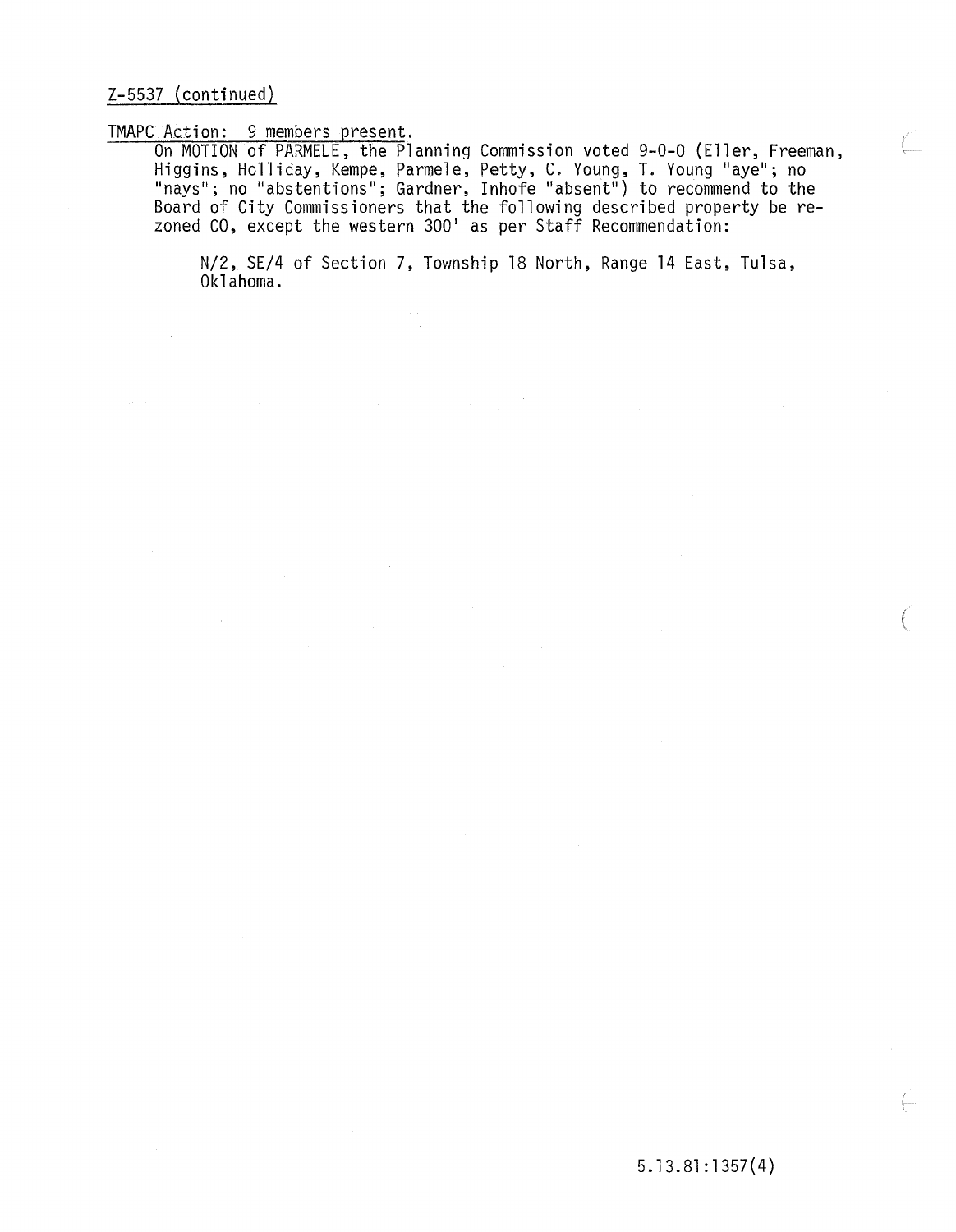Application No. Z-5538<br>Applicant: E. A. Schermerhorn (Deal) Proposed Zoning: OL Applicant: E. A. Schermerhorn (Deal)<br>Location: SE corner of 49th Street and C SE corner of 49th Street and College Avenue

Date of Application: March 25, 1981 Date of Hearing: Size of Tract: May 13, 1981 154.8' x 100'

Presentation to TMAPC by: Lindsey Perkins & Schermerhorn Address: 2209 East 49th Street

### Relationship to the Comprehensive Plan:

The District 6 Plan, a part of the Comprehensive Plan for the Tulsa Metropolitan Area, designates the subject property Low-Intensity -- Residential, Development Sensitive.

According to the "Matrix Illustrating District Plan Map Categories Relationship to Zoning Districts," the OL District is not in accordance with the Plan Map.

#### Staff Recommendation:

The Staff recommends DENIAL of the requested OL zoning for the following reasons:

The subject property is located south of the SE corner of 49th Street and College Avenue. The property is zoned RS-1, contains a single-family dwelling, and the applicant is requesting OL zoning to permit the conversion of the residence to an office use.

The subject property does not merit consideration for nonresidential use in the Staff's opinion. The office zoning to the south and to the east of the subject property was developed as an office complex, which fronts and has direct access to the 1-44, Skelly Drive access road. The subject property does not have the same set of physical facts. The subject property fronts single-family residential zoning and development. One singlefamily residence fronts directly into the subject property and the other one sides the subject property.

The Staff can find no basis for zoning the subject property nonresidential. The subject tract is part of the single-family neighborhood that is located north of the office zoning. The OL zoning to the south and to the east of the subject tract is low-intensity and contains one-story development. In the Staff's opinion, the present OL zoning does not affect the residential character of the single-family neighborhood. However, if the subject property is zoned OL it will adversely affect the single-family home on the west side of College Avenue and would pose a threat to the stability of the residential area. Properties which do not front the expressway service road should not be considered for nonresidential zoning in order to protect the integrity of the interior residential neighborhood.

The subject request is inconsistent with the Comprehensive Plan and represents encroachment into the residential neighborhood; therefore, the Staff recommends DENIAL of the requested OL zoning.

### Applicant's Comments:

Lindsey Perkins advised that he had reached an agreement with the owner of the subject property to purchase the tract, subject to a zoning change. Mr.<br>Perkins stated that he and E. A. Schermerhorn in searching for office space found a shortage of suitable office space in Tulsa. The applicants are of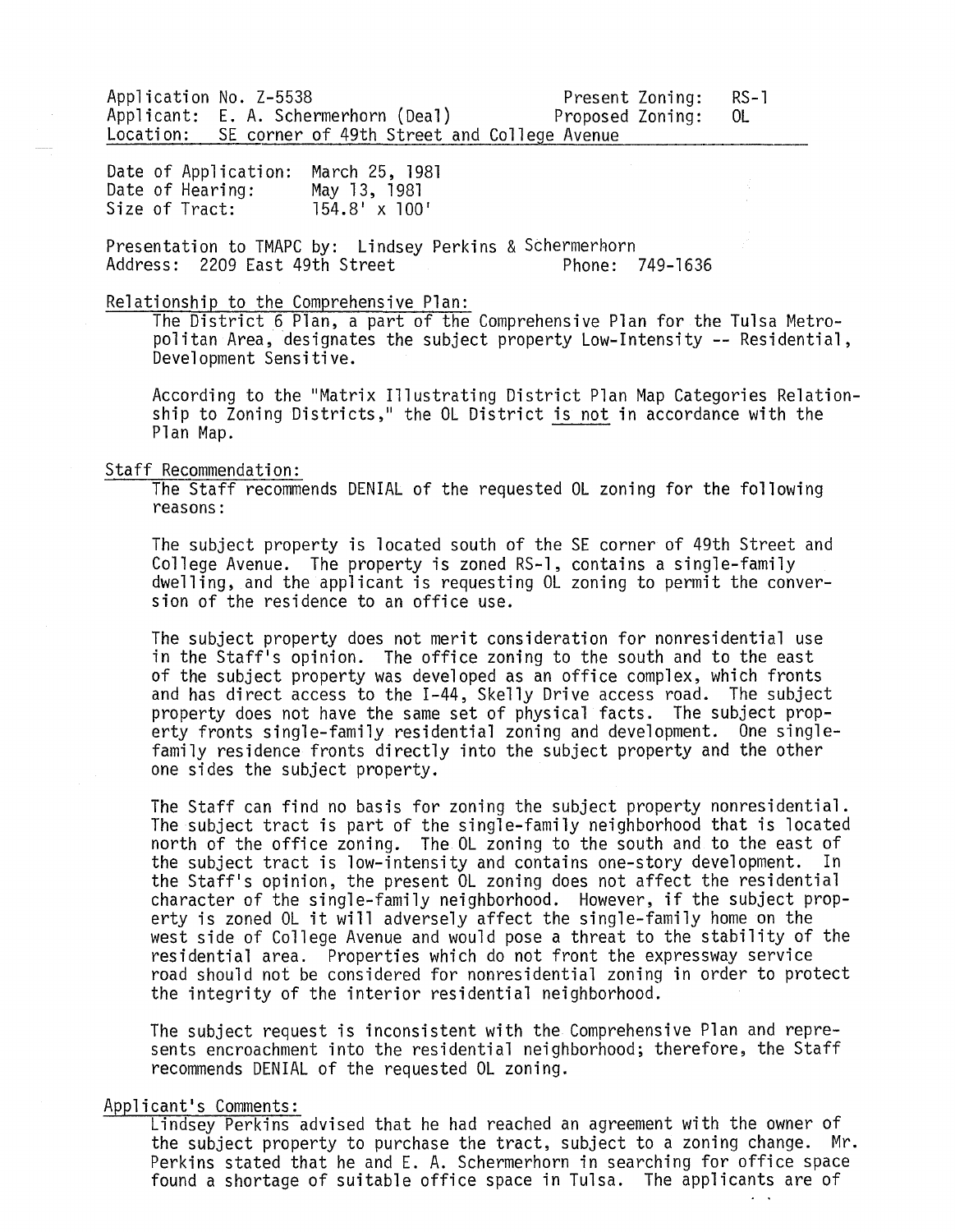the opinion that the existing house on the subject tract would be ideal to utilize for a very small, discreet, garden-type office building.

Mr. Perkins stated that the buffer, the transition between the OL and residential zoning, is the subject tract which creates a significant hardship on the owner of the property. The owner of the existing house has invested<br>a great deal of money trying to upgrade the property and make it more appealing to a buyer; however, he has been unable to sell the property. The applicant pointed out that if the subject tract remains in a residential category it will present a continuing deteriorating situation which will be negative for the whole area.

The applicants attended the District 6 Steering Committee Meeting and reported that the residents expressed two major objections; 1) the possibility of encroachment to the north, and 2) the concern for the appearance of the property. Mr. Schermerhorn advised that he could understand the encroachment to the west, but did not think encroachment to the north was a significant factor since the line has already been drawn. Tulsa zoning maps show that streets are frequently used for the place to draw the zoning line. The applicant expressed the opinion that the street to the west would be a more logical and fair point at which to draw the zoning line than an arbitrarily selected line that just jogs around the property.

In response to the District 6 Steering Committee's concern for the appearance of the subject tract, Mr. Perkins stated he would file a PUD application if necessary, provide landscaping planning and present the proposal to the Committee for their review and input. Mr. Perkins advised that both he and ( Mr. Shermerhorn are totally committed to the type of development which will be compatible with the area and an asset rather than the existing use which has the potential of being a very negative situation.

In regard to additional traffic in the area, Mr. Perkins advised that only three people would be involved with his office. There would be some room for another small office portion in the existing structure, but increased traffic should not present a problem for the area residents.

Ed Schermerhorn stated he has seen tastefully converted residences in other cities. He also noted other areas in the City of Tulsa where homes are being converted to office use. He advised the Commission that he and Mr. Perkins feel they can convert the residence more tastefully as an office than it would be as a run-down or decaying rent house or property, which the subject tract has the potential of becoming.

Noting the Staff Recommendation which pointed out that the office zoning to the south and to the east of the subject property fronts, and has direct access to, the 1-44, Skelly Drive access road. Mr. Schermerhorn advised that the office complex also has ingress and egress off of College. He advised that by squaring off the zoning line and making the street a buffer instead of a residence bounded on two sides by office, all the residences would be bounded by OL zoning only on one side.

| Protestants: Jane Brown |                 | Addresses: 4924 South College Avenue |                       |  |  |
|-------------------------|-----------------|--------------------------------------|-----------------------|--|--|
|                         | Mike Tramontana |                                      | 2809 East 49th Street |  |  |
|                         | Fred Sellers    |                                      | 2823 East 49th Street |  |  |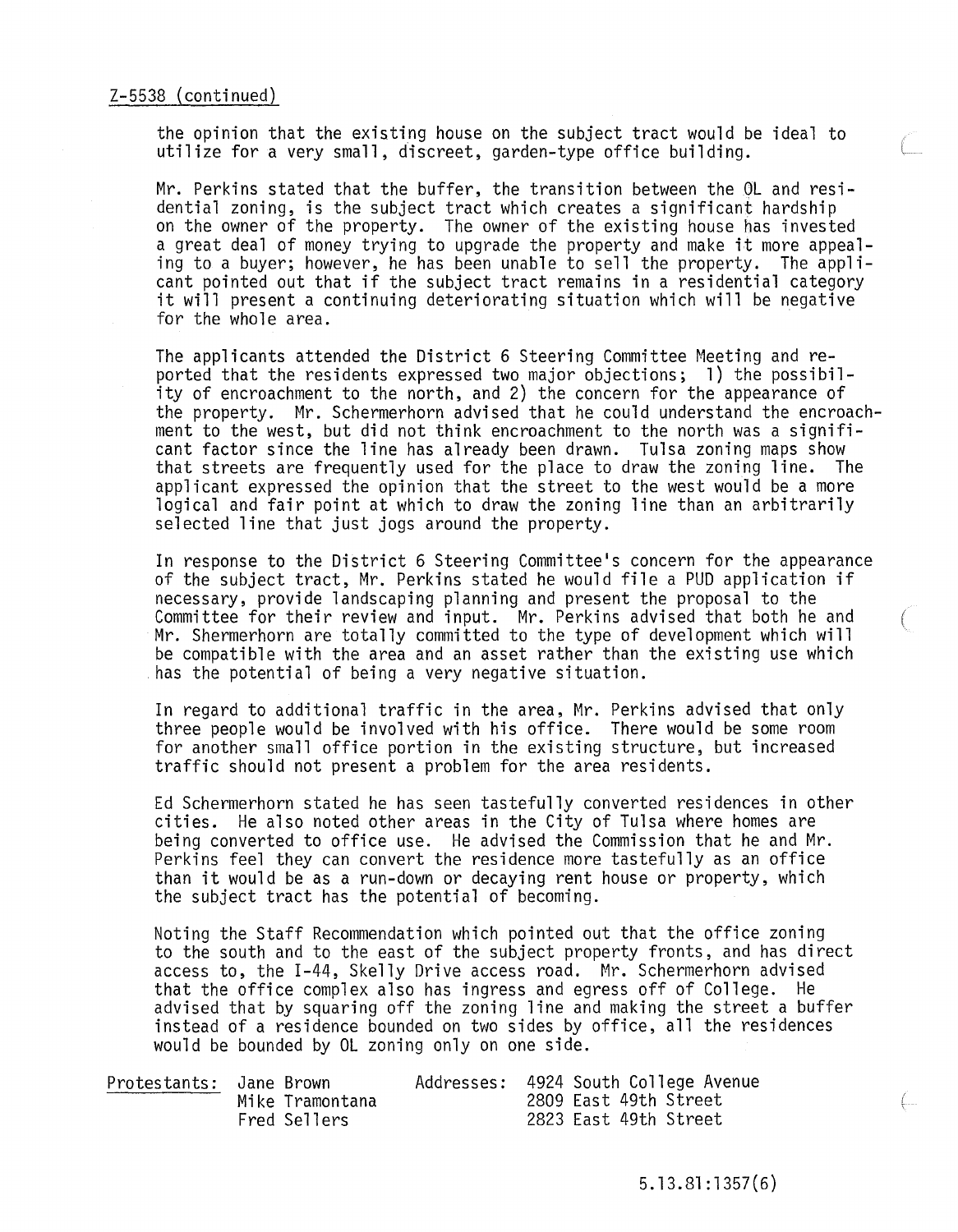### Protestant's Comments:

Jane Brown advised that she had lived on the property across the street to the west of the subject tract the past eight years. She expressed mixed feelings concerning the area, pointing out that it is a nice residential neighborhood; however, the subject tract would be worth a lot more money as a commercial property than as a residence. Ms. Brown did not think the subject property could be rezoned for office use without also rezoning the property across the street. She noted that if the application was approved she would be bounded on two sides by office zoning.

Mike Tramontana expressed the concerns of homeowners in the area trying to protect ownership in single-family homes. Since the approval of the Tradewinds expansion there have been several changes in the neighborhood, including two residents placing their homes on the market. He viewed the proposed rezoning as an invasion or encroachment, a danger to the homeowners in the area.

Fred Sellers asked, "where do we draw the line and stop it from going on into the residential area?" Mr. Sellers also alluded to the changing neighborhood, noting that a general crisis atmosphere is developing in the area.

A letter (Exhibit "A-1") was exhibited from the District 6 Steering Committee. The Committee recommended denial of the application noting that the application is not in accordance with the District 6 Plan and there was no justification to recommend any changes in the Plan. The Committee also advised that area residents were concerned with further encroachment of office zoning into the residential neighborhood, the "boxing in" of the property owner directly across College Avenue to the west of the subject tract and the traffic and parking on College which is already a problem due to the present office zoning to the south.

Instruments Submitted: Letter from District 6 Steering Committee (Exhibit "A-l")

#### Special Discussion for the Record:

Commissioner T. Young asked Ms. Brown if she would be in agreement with a concept that would allow OL zoning on the subject tract in a line even with her north property line.

Ms. Brown was of the opinion that the only way OL zoning should be granted on the subject tract was a stipulation that office zoning would also be approved on her property. She stated that she did not want to be stuck there by herself forever.

In regard to the protestant's comments, Mr. Lindsey argued that the run-down residential property, with a house that continues to trade and change hands at lower and lower rates, would have a worse economic affect on the investment of the homeowners than an upgraded situation, a garden office that is well-maintained.

Commissioner T. Young suggested approving the OL zoning around the house itself which would require the applicant to file a PUD. This would allow the Staff to make requirements and assure the project would be compatible with the surrounding area.

Bob Gardner advised that the key to the whole application was the fact that the subject tract does not have frontage on the expressway.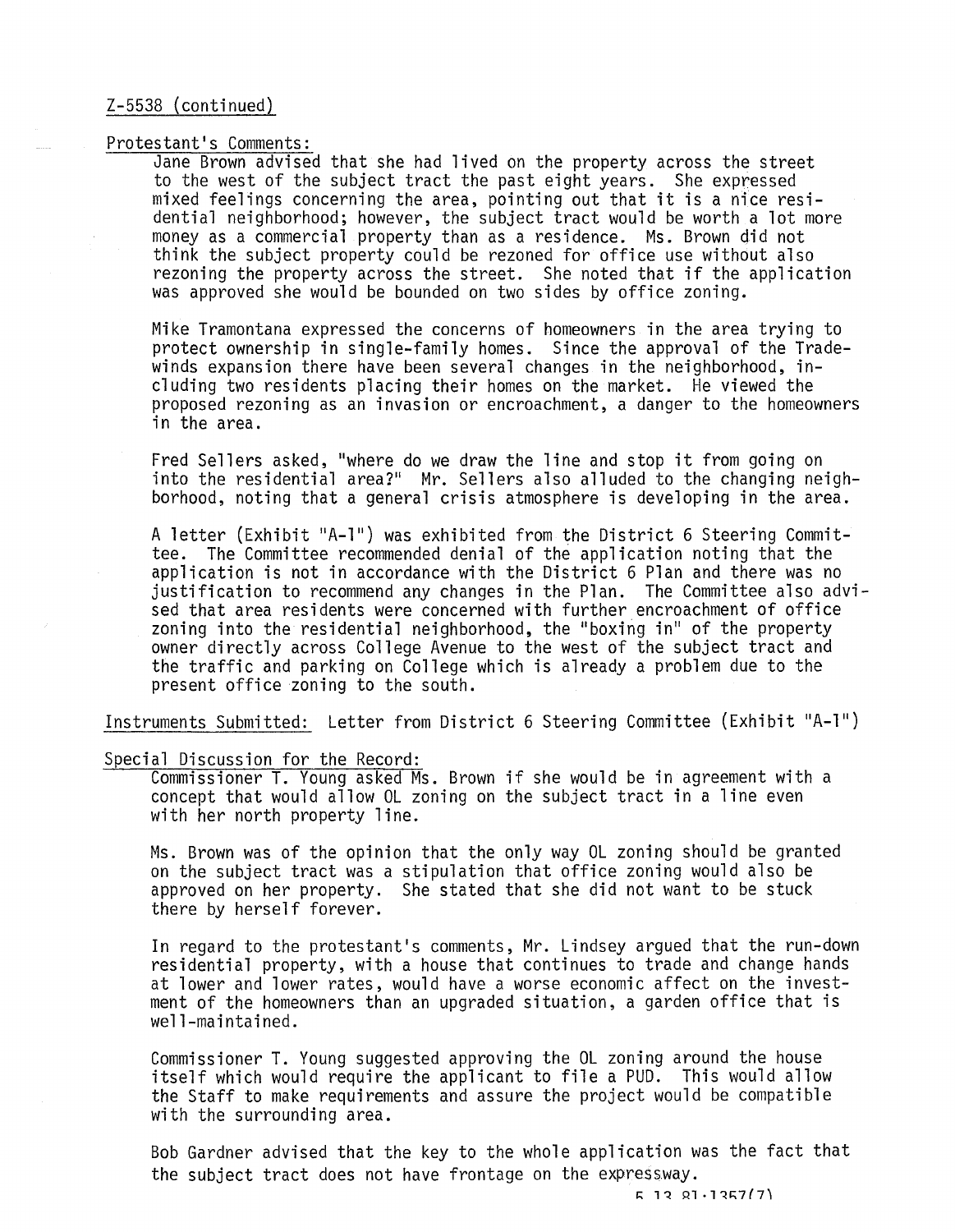### Z-5538 (continued)

It has access only to the minor street.

Commissioner Petty noted that there is a question as to the future highest and best use of the two properties which front onto College Avenue. They are both abutted by office zoning and both are unique in the sense that they front onto College, the only residential properties which do so.

Commissioner T. Young pointed to factors which could affect the applicant's continued ownership of the subject tract. The property could potentially have zoning which someone else could use in a much larger way than the applicants proposal, causing a greater impact on the area.

Commissioner Parmele suggested that consideration be given to rezoning the other property which faces onto College Avenue.

Mr. Gardner stated that the term, buffer, is misleading. The OL zoning is the buffer, one piece of residential property has to be adjacent to the office zoning, someone has to be adjacent to any buffer. He advised that there are other buffer or transition districts; i.e., duplex or townhouses, which would be residential in nature. The subject tract would accommodate approximately 4,000 sq. ft. of light office use. Parking, based on the existing structure, will have to be on the north side of the lot.

Commissioner Petty suggested that another possible alternative would be to zone the northern portion of the tract, north of Ms. Brown's property line, for parking (P). He stated that if the subject tract was zoned residential and not developed under a PUD, the applicants might be somewhat restricted in the use of their property. With the suggested parking area to the north and the remainder zoned for light office they would be able to use the property as they want and there would be a buffer between the residential and the office use.

### TMAPC Action: 9 members present.

On MOTION of PARMELE, the Planning Commission voted 7-2-0 (Eller, Freeman, Higgins, Holliday, Kempe, Parmele, Petty "aye"; C. Young and T. Young, "nay"; no "abstentions"; Gardner, Inhofe "absent") to recommend to the Board of City Commissioners that the following described property be rezoned P on the north 50', OL on the balance.

RS-1 & P: The North 50 feet of the South 154.8 feet of Tract 13, Block 2, Villa Grove Addition to the City of Tulsa; and

OL: The South 104.8 feet of Tract 13, Block 2, Villa Grove Addition to the City of Tulsa, Oklahoma.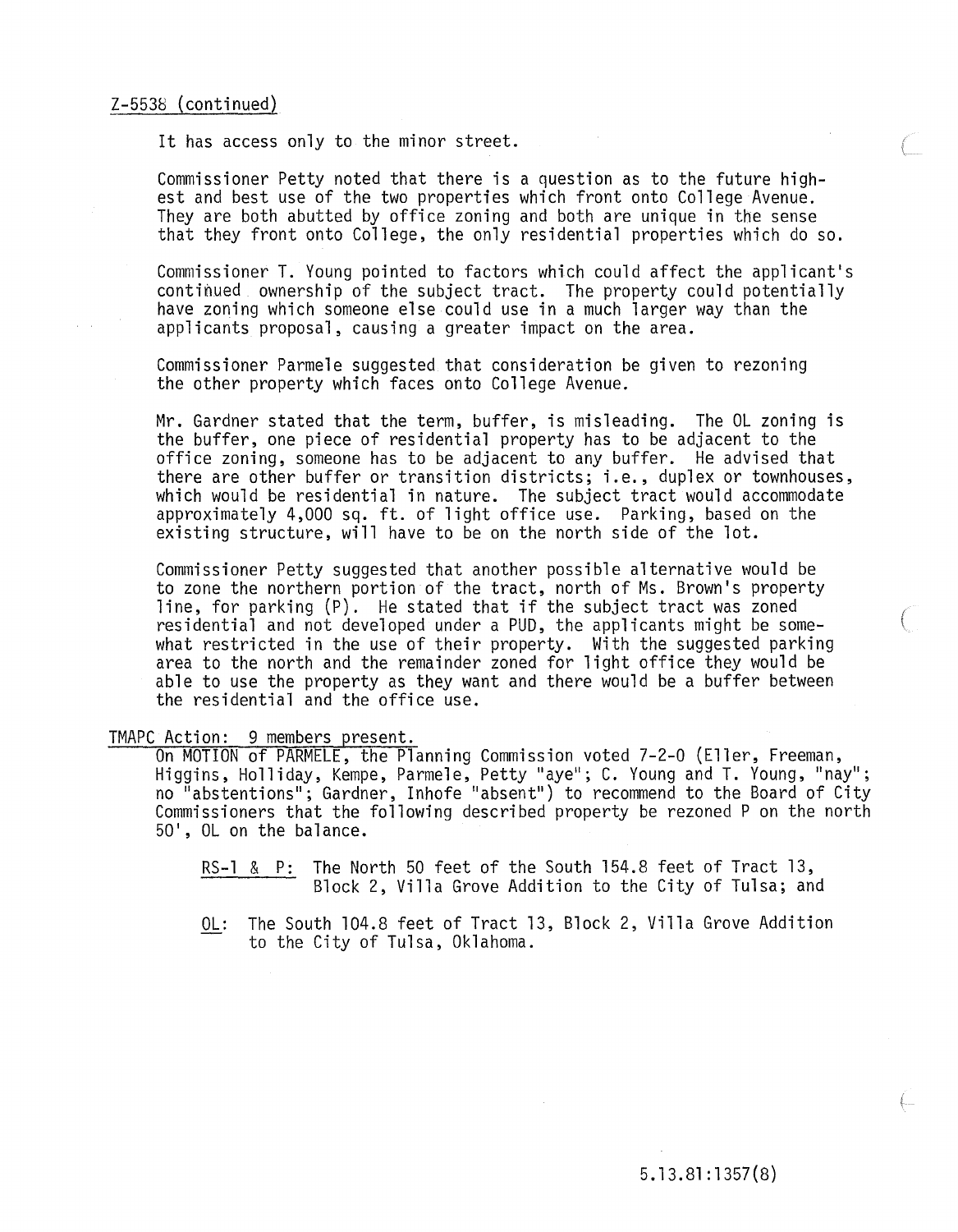Z-5539 T. I. Nelson SW corner of 71st Street and South Peoria Avenue AG to CG

Charles A. Voseles, attorney for the applicant, requested a continuance of the case to allow readvertisement of the request in the alternative of RS-3 to RM-2.

On MOTION of PARMELE, the Planning Commission voted 9-0-0 (Eller, Freeman, Higgins, Holliday, Kempe, Parmele, Petty, C. Young, T. Young "aye"; no "nays"; no "abstentions"; Gardner, Inhofe "absent") to continue Z-5539 to June 10,1981,1:30 p.m., Langenheim Auditorium, City Hall, Tulsa Civic Center, and directed the Staff to readvertise the application for RM-2.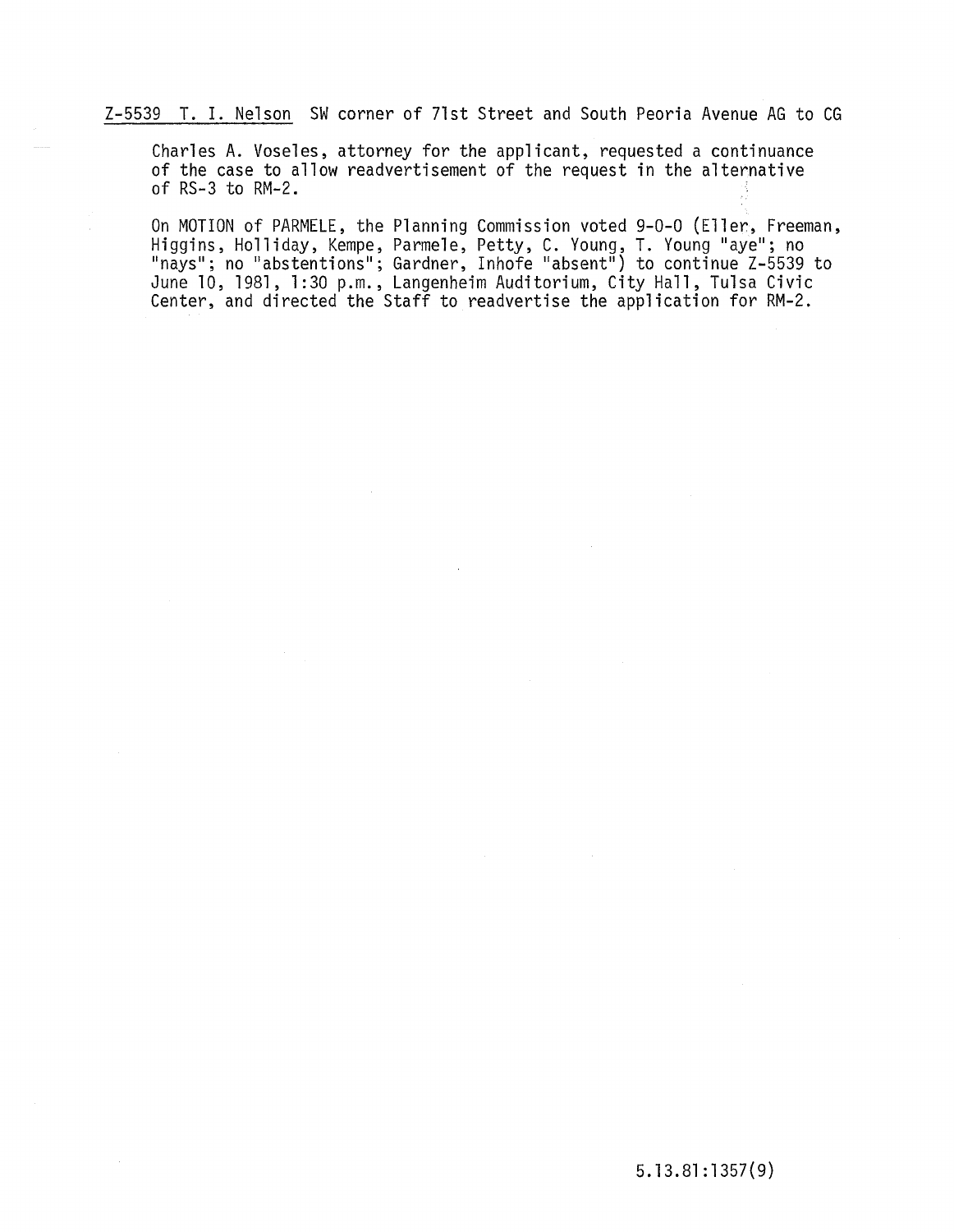Application No. Z-5540

Present Zoning: CS, RM-2

and RM-l

Applicant: Charles Gilmore (Service Corp.) Location: SE corner of 64th Street South and Peoria Avenue Proposed Zoning: CS & RM-2

Date of Application: Date of Hearing: Size of Tract: March 26, 1981 May 13, 1981 3.7 acres, more or less

Presentation to TMAPC by: Charles Gilmore Address: 6520 South Lewis Avenue

Phone: 749-7371

Relationship to the Comprehensive Plan:

The District 18 Plan, a part of the Comprehensive Plan for the Tulsa Metropolitan Area, designates the subject property Medium Intensity Commercial on that portion zoned CS, Medium Intensity Residential on that portion zoned RM-2 and Low Intensity Residential on that portion zoned RM-l.

According to the "Matrix Illustrating District Plan Map Categories Relationship to Zoning Districts," the CS District is in accordance with the Plan Map within the Medium Intensity Commercial area and is not in accordance with the Plan Map in the Medium Intensity Residential and Low Intensity Residential areas.

### Staff Recommendation:

The Staff recommends APPROVAL of CS on the west 250 feet and DENIAL of the balance of the application, for the following reasons:

The subject property is located on the east side of Peoria Avenue, south of 64th Street. The property is zoned a combination of CS, RM-2 and RM-l and the applicant is requesting CS zoning on the entire tract. The property currently contains a nursery and landscaping firm and a portion of the property is the rear portion of a single-family lot.

Any extension of commercial zoning beyond the established CS line to the south is contrary to the Comprehensive Plan. Approval of commercial zoning beyond 250 feet would establish a new depth of the commercial zoning south of 64th Street on the east side of Peoria Avenue. The Commission recently approved CS zoning to a depth of 445 feet located north of 64th Street; however, that does not obligate the Commission to duplicate that zoning pattern south to 7lst Street. The eastern RM-l portion of the application should be developed in some form of residential and not a mini-storage.

Based on these reasons, the Staff recommends APPROVAL of CS on the west 250 feet and DENIAL of the balance of the application.

For the record, if the Commission is inclined to favor mini-storage on the front 660 feet, the Staff would suggest a PUD and just enough CS to support the project.

Applicant's Comments:

Charles Gilmore, representing Service Corporation of Tulsa, advised that the Corporation has built a mini-storage project on South Lewis Avenue known as Keyport Mini-storage.

Mr. Gilmore noted that there was a misprint in the advertising, the request should have been for CS zoning, not RM-2 and CS. The Zoning Code does not allow mini-storage in CS zoning and a Board of Adjustment action will also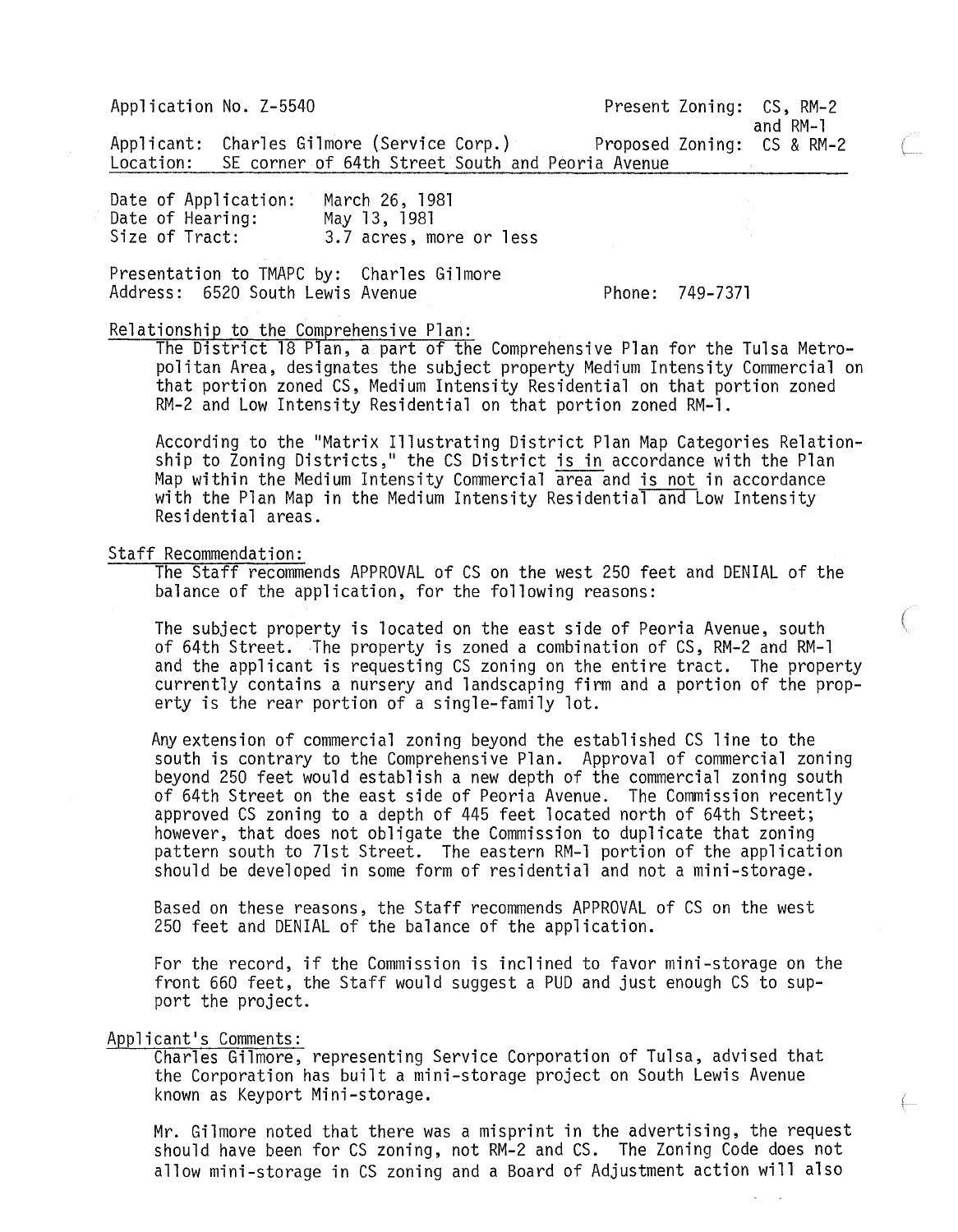### Z-5540 (continued)

be necessary to accommodate the proposed project. Mini-storage is allowed by right in CG zoning; however, the applicant pointed out that this type of project is a very low volume traffic generator, low-intensity use.

The proposed mini-storage project will include approximately 56,800 sq. ft. of leasable space, 35% coverage of the subject tract. The property is very long, narrow and difficult to develop. Commercial zoning on the front portion of the tract would make it virtually impossible to develop the rear of the subject property. A 6-foot high permanent screening fence completely surrounding the subject tract will be erected. The units will be constructed with stucco fronts and tile roofs. Two points of access will be provided to the front of the development with a landscaped area and 100-foot setback from the centerline of Peoria Avenue.

Protestants: None.

Interested Party: C. H. Medearis Address: 1359 East 64th Street

### Interested Party's Comments:

C. H. Medearis requested the Commission consider two points: 1) This is a worse flood area than the previously approved mini-storage in the area; and 2) it would be best to maintain the residential use of property in the Mason High School area. Sixty-fourth Street floods each time it rains - with the ground built up in order to locate the proposed mini-storage it will increase the runoff problem in the neighborhood.

## Special Discussion for the Record:

Commissioner T. Young noted that this request was the second major ministorage development in this area. Since it has been determined that the 71st Street bridge will be built, the Commissioner questioned why this potentially expensive developmental land is being developed in mini-storage use.

Mr. Gilmore advised that a great deal of research had been completed in the area. The Service Corporation owns and operates a mini-storage on South Lewis which contains approximately 70,000 sq. ft. of storage space. The development is 100% full and the project has maintained a 100% occupancy for almost four years. A survey on the number of calls received by the existing mini-storage was completed recently; 102 calls for space, which could not be filled, where received in a one month time frame. Due to the increase in the number of apartments in the area and the increase in the number of businesses locating in the area the demand for mini-storage is extremely high. Additional apartments planned for the area and smaller houses under construction will create an even greater need for storage space. The existing mini-storage units draw patrons from a 6 to 7 mile radius. Businesses in the area also use the units for storage of inventory items. This is a service-type business that will continue to grow, continue to be strong and provide a service for the people.

Commissioner Petty asked if the Staff Recommendation would permit enough CS zoning to allow for a PUD to develop mini-storage on the front 660 feet. Mr. Gardner stated that it would not, the CS zoning would have to extend approximately 100 feet into the back portion of the tract to allow the requested mini-storage area.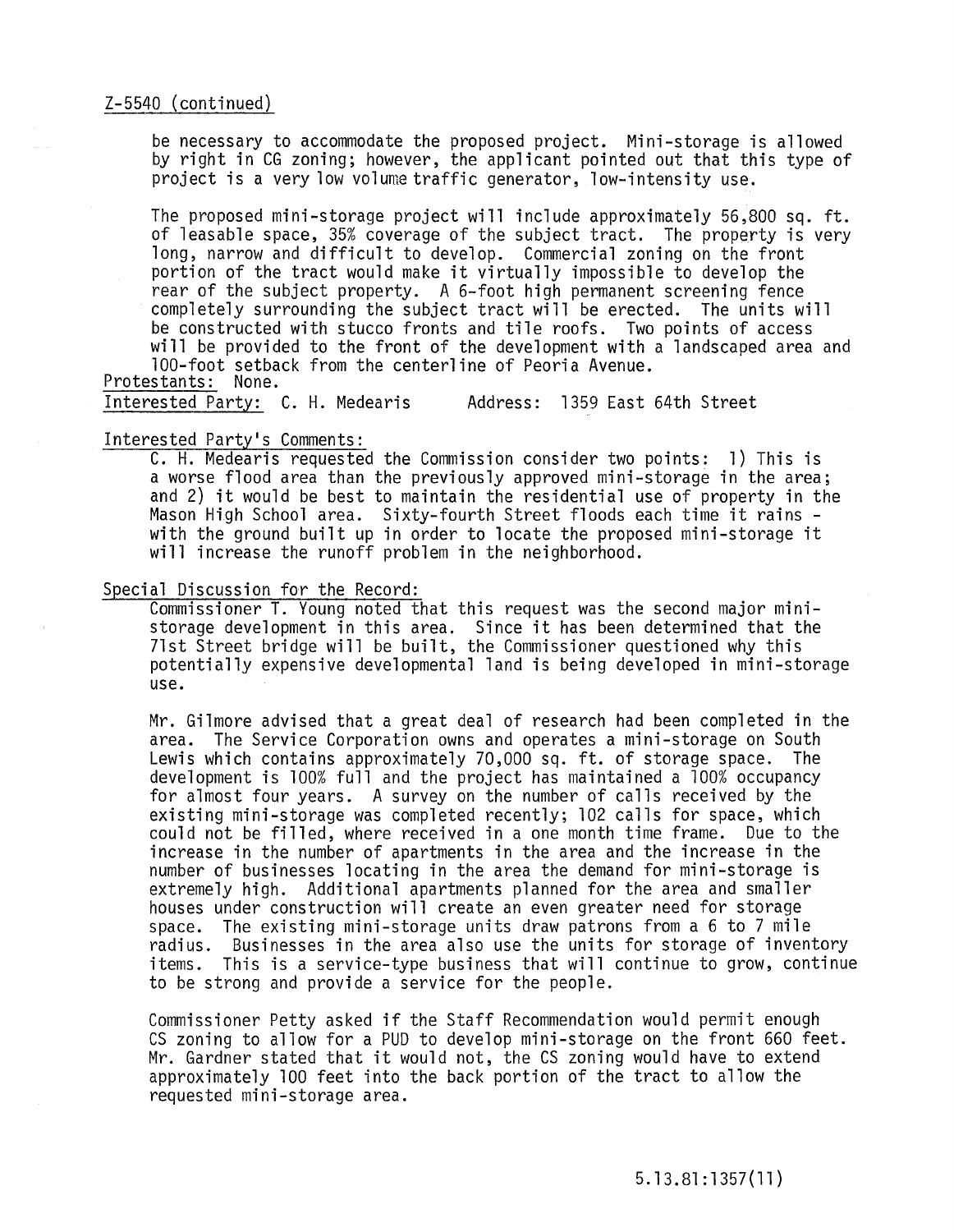### Z-5540 (continued)

The Staff recalled a previous application for CS zoning on the north of 61st Street where the applicant requested commercial zoning on the entire property, 600 feet in depth, east and west. The Commission approved 445 feet of CS zoning and required a PUD be filed on the property. The applicant has approximately 40,000 sq. ft. of space east and west with another 20,000 running north and south; the Staff Recommendation would allow onehalf of the requested square footage east and west.

TMAPC Action: 9 members present.<br>On MOTION of PETTY, the Planning Commission voted 6-3-0 (Eller, Higgins, Kempe, Parmele, Petty, T. Young "aye"; Freeman, Holliday~ C. Young "nay"; no "abstentionsll; Gardner, Inhofe "absent") to recommend to the Board of City Commissioners that the following described property be rezoned CS on the west 445' and denial of the balance:

> The West 445 feet of Lot 6, Block 3, Valley View Addition to the City of Tulsa, Oklahoma.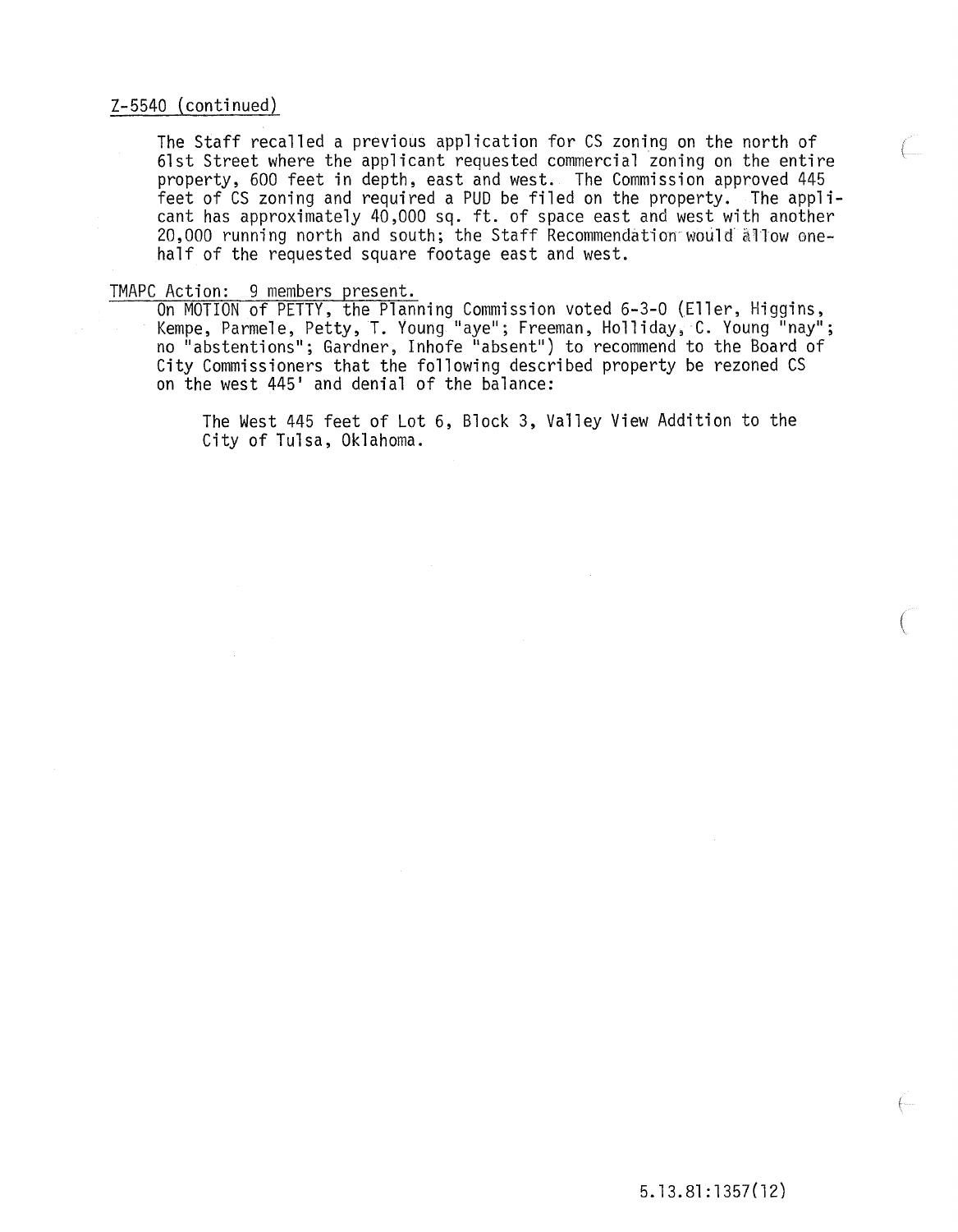Application No. Z-5541 Applicant: Roy Johnsen (R. E. Grant) Proposed Location: NW corner of 81st Street and Garnett Road Present Zoning: AG Proposed Zoning: CS & RM-0

Date of Application: Date of Hearing:<br>Size of Tract: March 27, 1981 May 13, 1981 10 acres

Presentation to TMAPC by: Roy Johnsen Address: 324 Main Mall

Phone: 585-5641

Relationship to the Comprehensive Plan:

The property is located in a "gap" area which is between the adopted Plans of District 18 and Broken Arrow. It will be included in the amended District 18 planning area and the proposed plan designates the property both Medium Intensity and Low Intensity -- No Specific Land Use, and also potential Corridor.

According to the "Matrix Illustrating District Plan Map Categories Relationship to Zoning Districts," the CS District is in accordance with the proposed Plan Map in the Medium Intensity area and not in accordance in the Low Intensity area. The RM-O District is in accordance with the proposed Plan Map in both the Medium Intensity and Low Intensity area.

### Staff Recommendation:

The Staff recommends APPROVAL of 5 acres of CS  $(467' \times 467')$  and RM-0 on the balance (5 acres), for the following reasons:

The subject property is located on the NW corner of 81st Street and Garnett Road. The property is zoned AG, contains a single-family dwelling and the applicant is requesting CS commercial shopping zoning and RM-O lowest density multifamily zoning.

The proposed expansion of the District 18 Plan shows a 5-acre medium intensity node on the NW and SW corners of the intersection. The NE and SE corners are within the Broken Arrow City Limits and are zoned R-l single- family residential. Although the NE and SE corners are zoned, there is no development or subdivision plat for single-family and the Broken Arrow Plan recognizes a commercial node at both corners. The Staff, therefore, believes the 5-acre node can accommodate CS zoning with the balance of the 10 acres to be zoned RM-O consistent with the Development Guidelines and the proposed Comprehensive Plan for this "gap" area.

Based on these findings, the Staff recommends APPROVAL of 5 acres CS  $(467' \times 467')$  and the balance RM-0.

#### Applicant's Comments:

Roy Johnsen advised that he was in agreement with the Staff Recommendation for approval of 5 acres CS and the balance RM-O, which is set forth in the Guidelines. The northeast and southeast corners are recognized as nodes in the Broken Arrow Comprehensive Plan.

Interested Party: Sheryl Coppedge Address: 6437 South Vancouver Avenue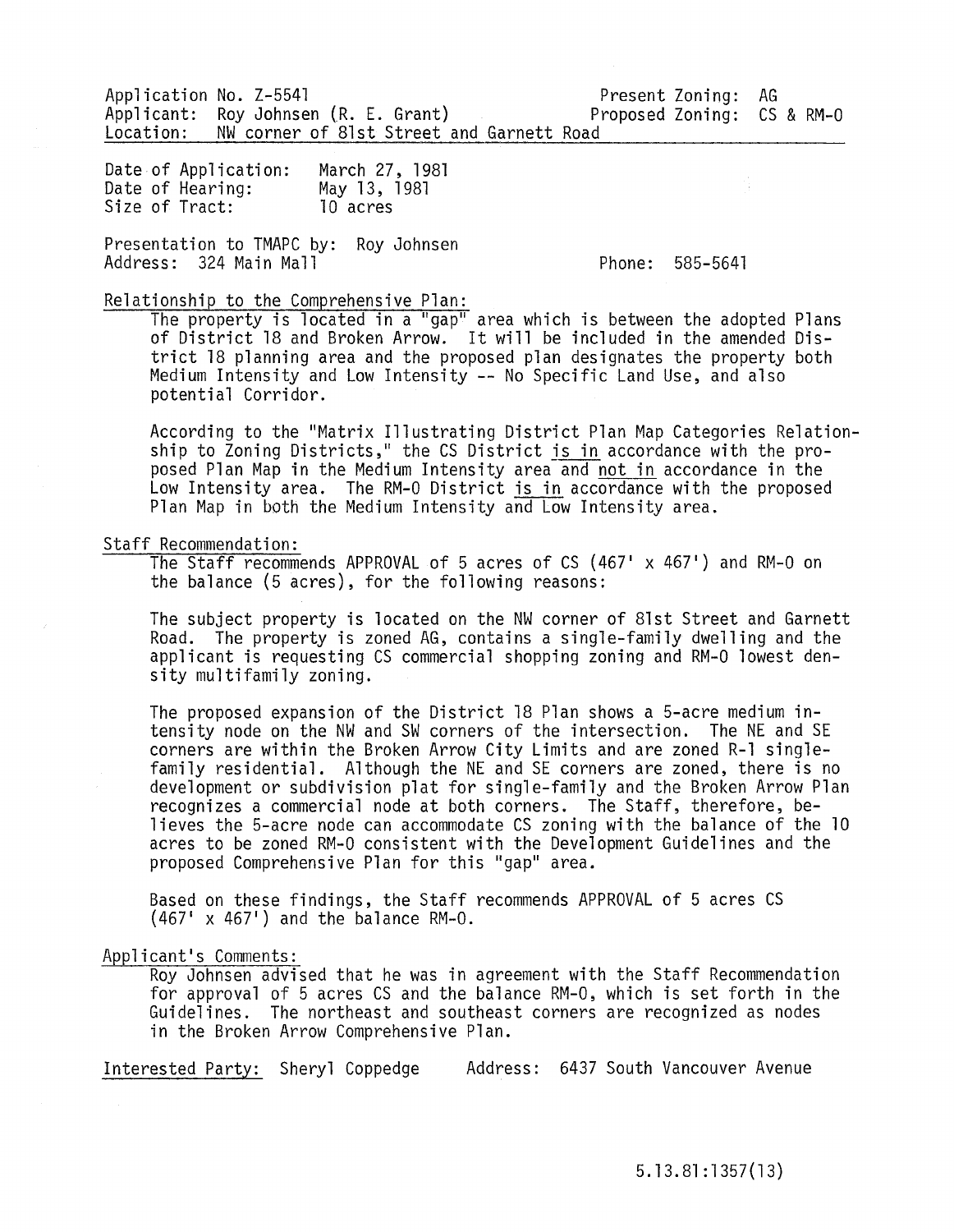### $Z-5541$  (continued)

Protestants: None.

Interested Party's Comments:

Sheryl Coppedge questioned how the proposed commercial zoning on the corners would affect the adjacent 60 acres of agriculturally zoned land owned by her father.

Bob Gardner stated that, in terms of land value, the value of the AG property is increasing due to the zoning applications for the area which are being approved. Ms. Coppedge was advised that the Corridor (CO) zoning classification would allow the best alternative for development of the land owned by her father.

### TMAPC Action: 9 members present.

On MOTION of PARMELE, the Planning Commission voted 9-0-0 (Eller, Freeman, Higgins, Holliday, Kempe, Parmele, Petty, C. Young, T. Young "aye"; no "nays"; no "abstentions"; Gardner, Inhofe "absent") to recommend to the Board of City Commissioners that the following described property be rezoned 5 acres CS (467'  $\times$  467') and the balance RM-0:

The East 660' of the S/2 of the SE/4, LESS the N/2 thereof of Section 7, Township 18 North, Range 14 East, Tulsa, Tulsa County, Oklahoma.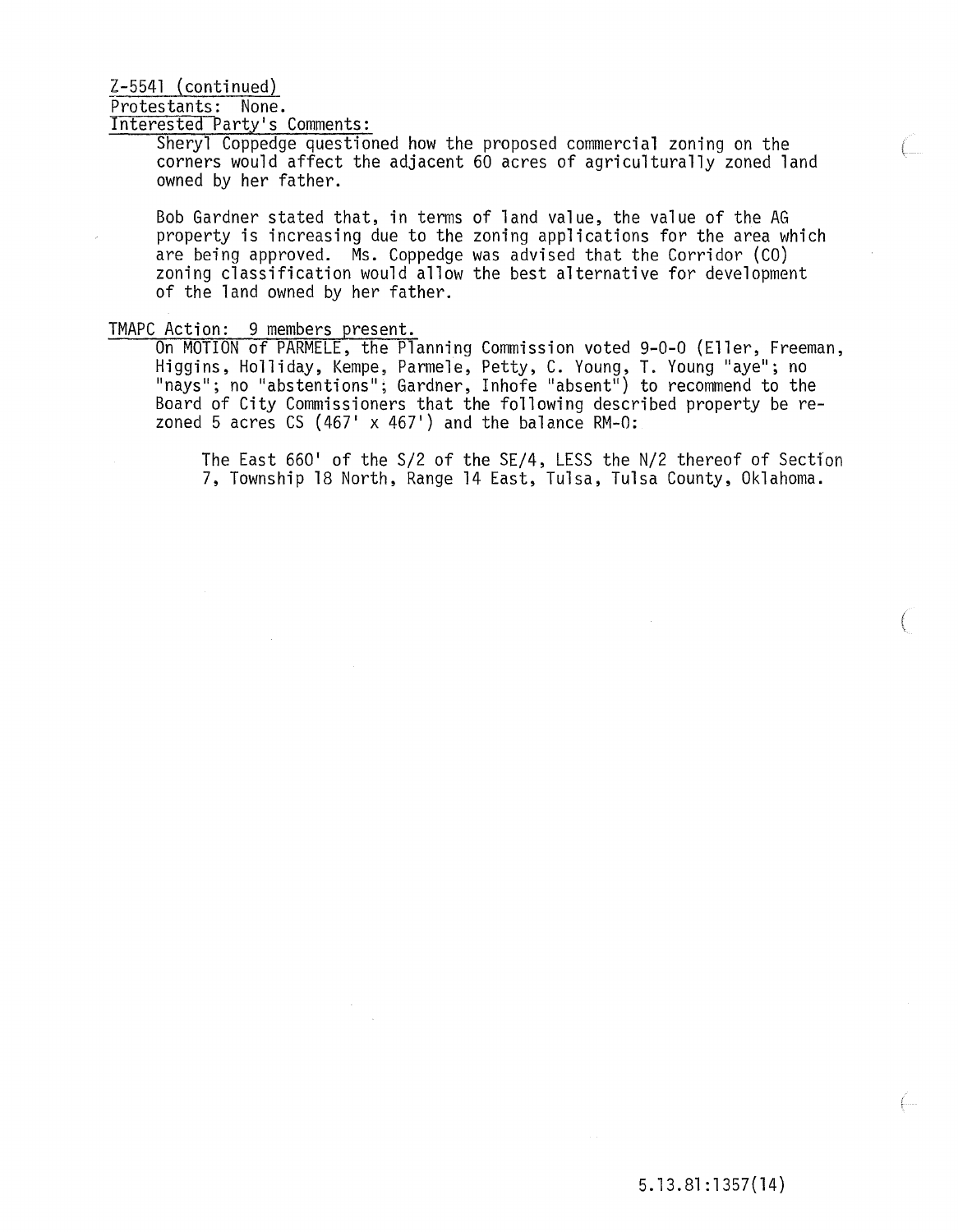Application No. Z-5543 Present Zoning: RS-2 Applicant: Arnold Webster Location: South of 4th Street, East of 129th East Avenue

Date of Application: March 30, 1981<br>Date of Hearing: May 13, 1981 Date of Hearing:<br>Size of Tract: l-acre, more or less

Presentation to TMAPC by: Arnold Webster Address: 419 South 129th East Avenue Phone: 437-6569

Relationship to the Comprehensive Plan:

The District 17 Plan, a part of the Comprehensive Plan for the Tulsa Metropolitan Area, designates the subject property Low-Intensity -- No Specific Land Use.

According to the "Matrix Illustrating District Plan Map Categories Relationship to Zoning Districts," the IL District is not in accordance with the Plan Map.

#### Staff Recommendation:

The Staff recommends DENIAL of the requested IL zoning for the following reasons:

The subject property is located on the east side of 129th East Avenue, south of 4th Street. The property contains a single-family dwelling and a truck repair business. The property is zoned RS-2 and the applicant is requesting IL Light Industrial zoning.

The subject property is planned for residential development based upon the adopted Comprehensive Plan for District 17. The requested IL zoning is to accommodate the truck repair business on the property, which is an illegal use. The Comprehensive Plan did not recognize any commercial or industrial zoning potential on the properties south of 4th Street. The area does not have sewer which has been the primary reason the area is<br>not developed residentially. Approval of IL zoning will lead to stripping of commercial and industrial development (marginal uses) along 129th.

For these reasons, the Staff recommends DENIAL of the requested IL zoning.

### App1icant 's Comments:

Arnold Webster advised that he purchased the property in September, 1965, with the understanding the subject tract was zoned for light industry. The applicant purchased the property so he would have a place to work. Mr. Webster retired two years ago and the truck repair business is his livelihood at this time. He noted that his son works with him in the business.

There is a very sparse development in the area which includes the app1icant's house and one other residence on one side of the street and a church located near 11th Street. The Building Inspector's Office notified Mr. Webster that he had an illegal nonconforming use on his property.

Mr. Webster pointed out that his house, with access to 129th East Avenue, runs across the lot and there is no way to drive the trucks around the existing structure and utilize the other portion of this property. He purchased another adjacent tract one year ago with the intention of providing a parking lot for the vehicles to be repaired. The lot would have<br>access from 130th East Avenue.  $H = 20.07$  and  $T = 10$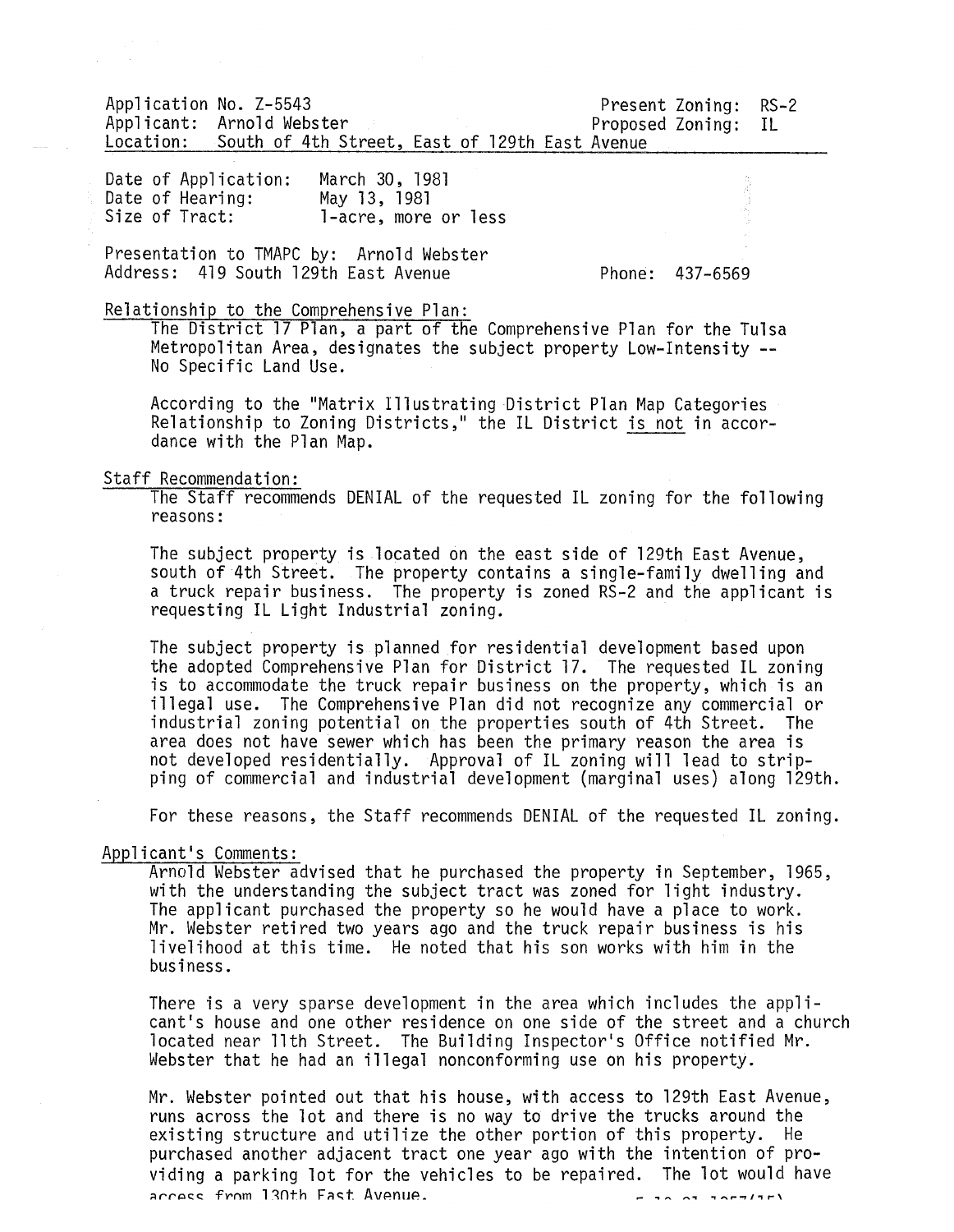### $Z-5543$  (continued)

| Interested Parties:                                                                                              | Don McCarthy | Addresses: 7505 East 20th Place |
|------------------------------------------------------------------------------------------------------------------|--------------|---------------------------------|
| www.difference.com/distributed/ferromagnetics/thermography.com/distributed/ferromagnetics/the-comments/paper.com | Elvin Biggs  | Unknown                         |

### Interested Parties Comments:

Don McCarthy advised that he owns the property to the east of the subject tract. He pointed out that the area is zoned for residential; however, no one is building there and has not built there for the past 20 years. All of the development is taking place to the south which necessitates the construction of new roads - the area of the subject tract is served by an excellent street, 129th East Avenue, which is the main ingress and egress from Skelly Bypass. He urged the Commission to approve Mr. Webster's application.

Elvin Biggs owns property adjacent to the subject tract and he had been neighbors with the applicant for 11 years living in the only existing structure on his property. The house is now leased to the Tulsa Housing Authority.

## Protestants: None.

### Special Discussion for the Record:

Commissioner T. Young questioned if a Board of Adjustment action would accommodate Mr. Webster's need.

Bob Gardner was of the opinion that the Board of Adjustment could grant relief to the applicant if he could find a way to get to the property. At this point, access to the tract would have to be from 130th East Avenue, or he could remove the garage portion of his house to gain access.

Mr. Biggs advised that he had given the applicant permission to use his property to gain access. Another possible easement could be obtained from Mr. McCarthy which would provide access from the north.

Mr. Gardner noted that he would prefer the applicant be given a variance through Board of Adjustment action rather than granting the rezoning request.

In Commission discussion it was decided a continuance would be in order to allow Mr. Webster time to file a Board of Adjustment application and determine if relief could be granted without a change in zoning on the

# subject tract.<br>TMAPC Action: 9 members present.

On MOTION of PARMELE, the Planning Commission voted 9-0-0 (Eller, Freeman, Higgins, Holliday, Kempe, Parmele, Petty, C. Young, T. Young "aye"; no "nays"; no "abstentions"; Gardner, Inhofe "absent") to continue Z-5543 to June 10, 1981, 1:30 p.m., Langenheim Auditorium, City Hall, Tulsa Civic Center.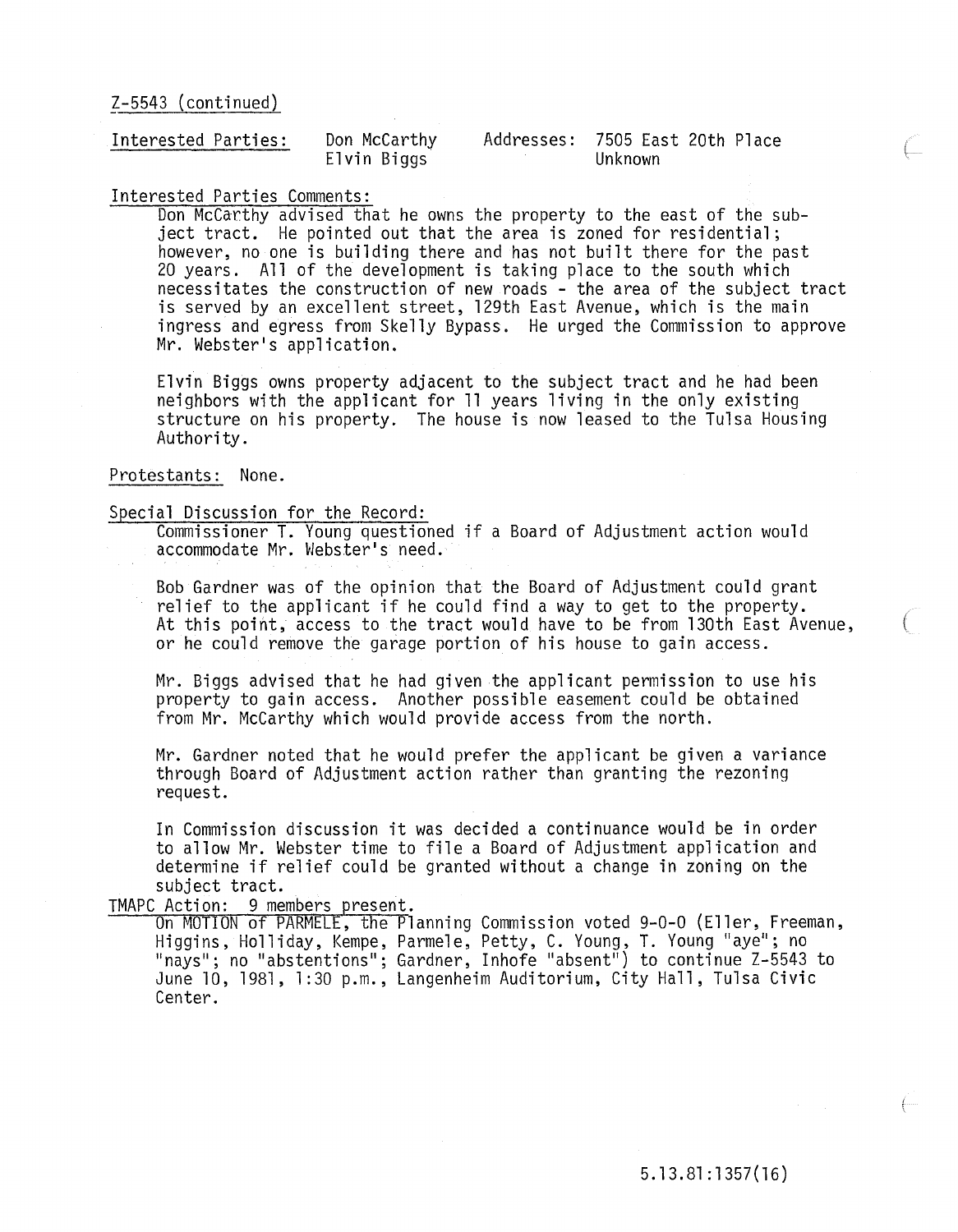### SUBDIVISIONS:

Jamestown Townhouse Addition (1693) 2560 South Jamestown Avenue (RM-l)

The Staff advised that all letters are in the file and recommended approval and release of the final plat of Jamestown Townhouse Addition.

On MOTION of T. YOUNG, the Planning Commission voted 9-0-0 (Eller, Freeman, Higgins, Holliday, Kempe, Parmele, Petty, C. Young, T. Young "aye"; no "nays"; no "abstentions"; Gardner, Inhofe "absent") to grant approval and release of the final plat of Jamestown Townhouse Addition.

PUD #179-F Larry Kester SE and SW corners of 71st Street and 90th East Avenue

Request to consider approving Detailed Site Plan for part of Development Areas "A & B".

Wayne Alberty presented the following report:

Planned Unit Development #179-F is located on the south side of 71st Street, west of Mingo Road. The total tract of 102.34 acres was approved for a total of 1,749 dwelling units. Pursuant to the conditions of approval the applicant has submitted a site plan for portions of Development Areas "A & B" for review and approval.

The Staff has reviewed the applicant's Site Plans and recommend approval of the Site Plans, subject to conditions. There is one condition of the PUD approval, however, that needs to be resolved. The Planning Commission approved the PUD with the following condition:

"(13) That 90th East Avenue, a collector street, which is to extend from 71st Street South to Woodland Hills South Addition, be constructed in its entirety prior to or at the same time, as the 1st Phase of construction, or in the alternative that a Bond or other type of assurance which is acceptable to the City Legal Department and City Engineer, be required up front to insure that the connecting bridge over the drainageway will be built by the applicant eventually if they progress in development stages as their PUD first states," TMAPC Minutes October 1, 1980.

The Staff feels the Commission should be satisfied that this condition has been, or will be, complied with prior to the approval of the site plans for the 1st Phase of construction.

The Staff therefore, recommends APPROVAL of the partial site plans for Development Areas "A & B" with the following conditions:

1. Development Area "A-l" (a part of Development Area "A"):

a. Land Area-------------------------- Net 8.03 acres; gross 9.43 acres

- b. Maximum D. U's.-------------------- 136
- c. Minimum Open Space----------------- 199,582 square feet, or 48%
- d. Minimum Off-Street Parking Spaces 277
- 2. Development Standards for Remaining Portion of Development Area " $A$ ":
	- a. Land Area-------------------------- 17.52 acres (gross)
	- b. Maximum D. U's.-------------------- 296<br>c. Minimum Open Space---------------- 527
	- Minimum Open Space----------------- 527,870 square feet, or 69%